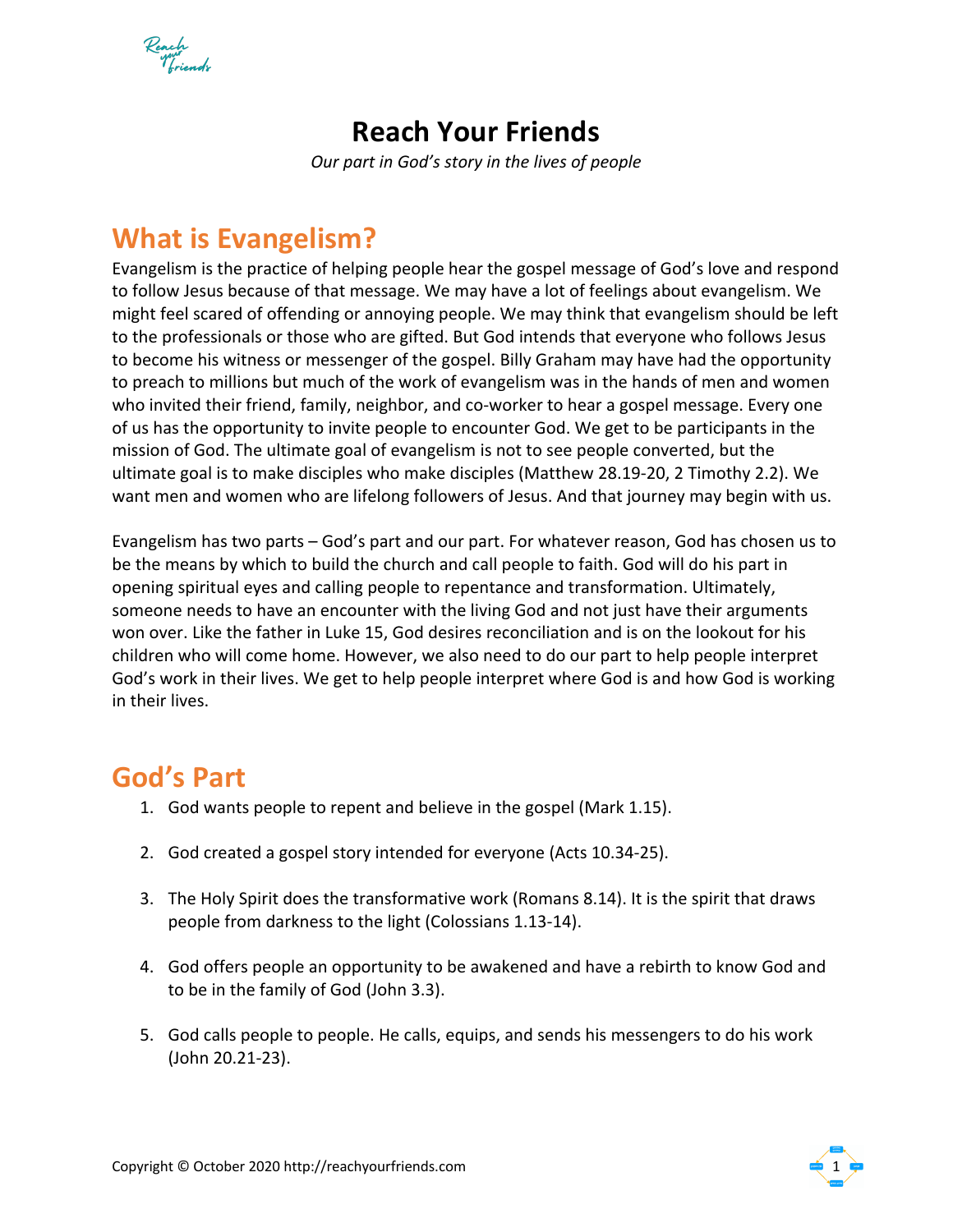## **Our Part**



**Build Trust:** Trust is a critical first step to help people encounter Jesus. By building trust, we give people the opportunity to be more open to hear us and God's voice through us. How do you build trust?

- 1. *Listen well.* By listening to their story, we have an opportunity to have them feel valued and known.
- 2. *Do what they do.* Get into their world. What do they enjoy doing? What do they enjoy talking about? It may not be a priority for you, but it is for them.

**Invite:** In Romans 10, the Apostle Paul asks, "How can they believe in the one of whom they have not heard? And how can they hear without someone preaching to them? And how can anyone preach unless they are sent?" As we build trust, we need to then take the important step to invite people to interact and encounter Jesus. We can invite them to:

- *1. Church service*
- *2. Small Group*
- *3. Conference*
- *4. Hear your testimony*
- *5. Study Scripture together*
- *6. Harvest/Outreach event*

**Preach the gospel:** At some point, we need to explain to people what it means to follow and know Jesus. We can't assume that people know what it means to follow Jesus or how to follow